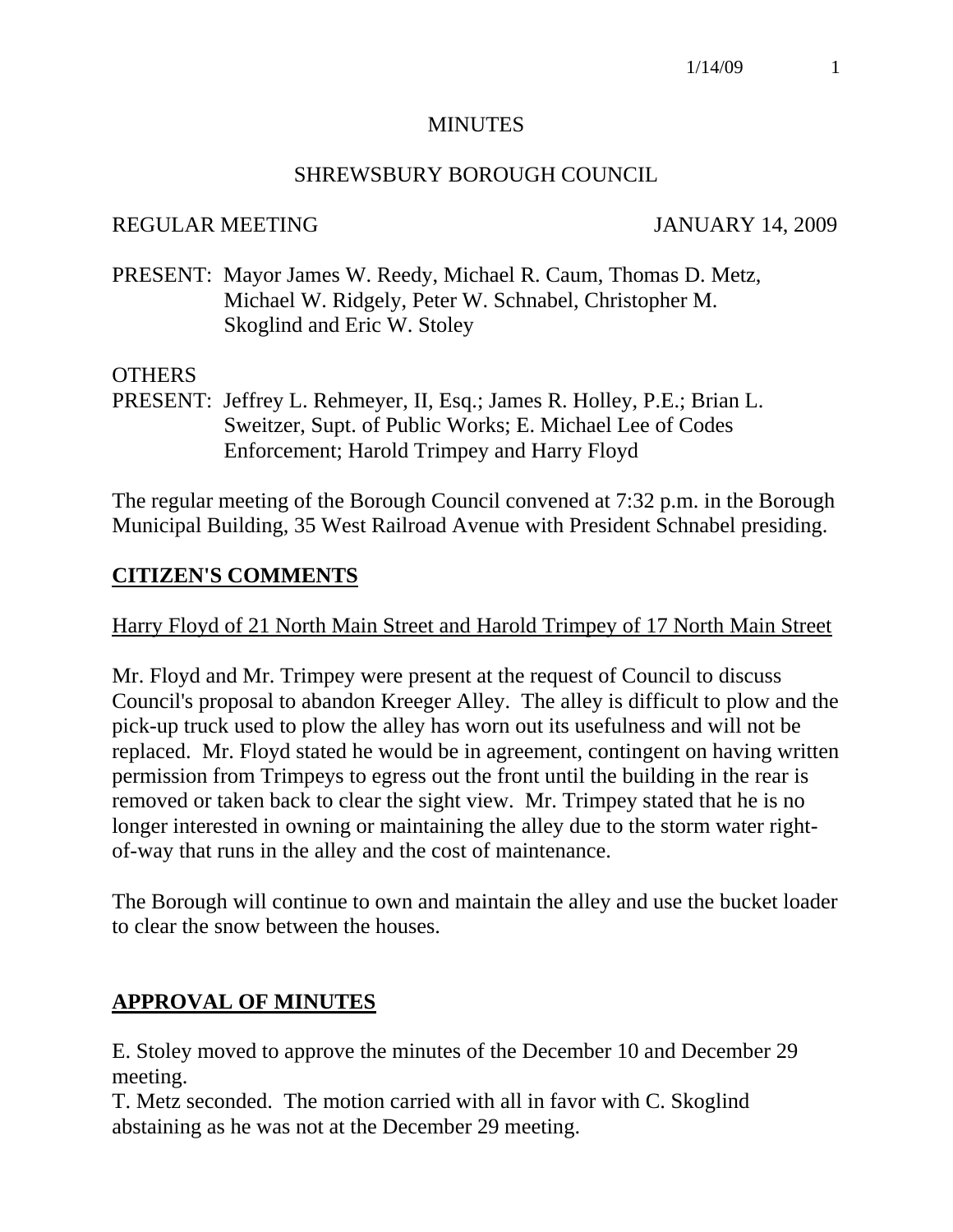# **APPROVAL OF EXPENDITURES AND REPORT OF ACCOUNTS**

M. Ridgely moved to approve the November expenditures and report of accounts. E. Stoley seconded. The motion carried with all in favor.

M. Caum left the meeting at 7:47 p.m.(fire call).

# **BILL LIST**

The bill list for December was presented: General account: check numbers 9293 thru 9347; Water account: check numbers 7108 thru 4130; Sewer account: check numbers 396r thru 3978; Highway Aid: check numbers 779 thru 782.

M. Ridgely moved to approve the bill list for December. E. Stoley seconded. The motion carried with all in favor.

# **SUBDIVISION AND LAND DEVELOPMENT BUSINESS**

# Valley View Grove Request to Release Letter of Credit

Cornerstone Development is requesting the letter of credit for Valley View Grove with a balance of \$5,000.00 be closed.

E. Stoley moved to release the remaining \$5,000.00 letter of credit as the vegetation around the pond is satisfactory. T. Metz seconded. The motion carried with all in favor.

# **Southern Regional Police Department**

The report for November was distributed for review.

**Codes Enforcement** – E. Michael Lee

436 South Main Street Unsafe Poles

Mike stated the property owner has contracted with a sign company to take care of the poles.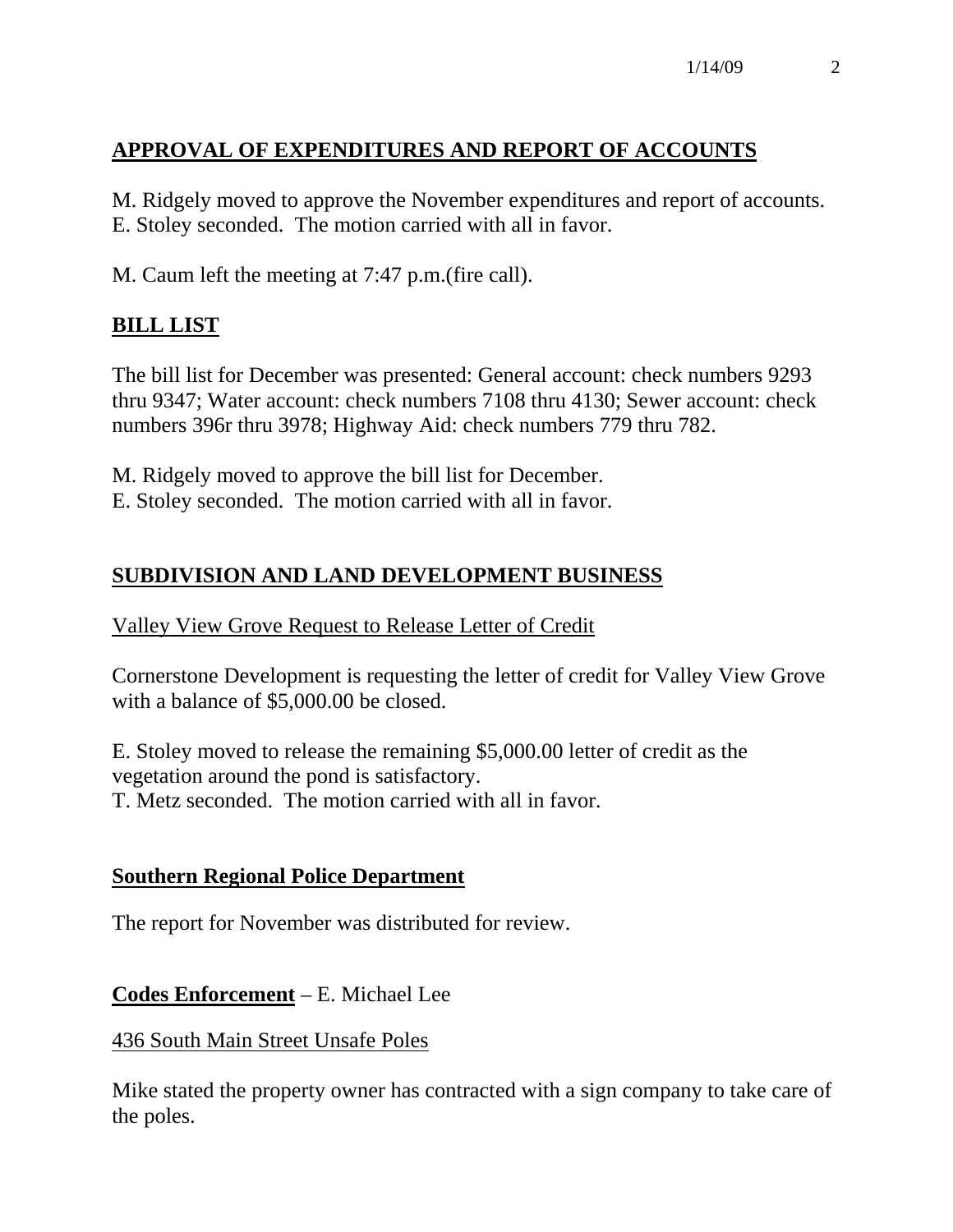## Labor and Industry Inspection at Market Square

A copy of an inspection report for two businesses at Market Square revealed the owners changed or removed Americans with Disabilities Act requirements after Mike's inspection. The owners admitted to changing or removing the items, but the inspector wrote the report in a biased way against Mike indicating that he erred.

C. Skoglind recommended a letter be written to Sen. Waugh and Rep. Miller about the tone of the inspection letters and if a business wants to take the risk of being sued because of non-compliance with the ADA, that's up to the owner. Mike cannot enforce correction of the findings.

#### CVS, Constitution Avenue

The plan is now out of staff review and will be before the Planning Commission in February. There are 19 comments that need to be addressed.

#### Possible Automotive Business North Main Street

Mike said a letter will be going out to the property owner on North Main Street about the number of untagged vehicles on his property.

### **Water & Sewer** – Eric W. Stoley

#### Joint Sewer Meeting

E. Stoley reminded Council of the joint educational sewer meeting to be held at the Borough on January 29.

#### Sewer Flows

The 2008 sewer flows are 722,000 gallons per day in 2008 as compared with 741,000 in 2007. There are three sewer repairs that will trim infiltration in January, 2009.

#### Onion Boulevard Fire Lane

The fire line valves will be replaced in the spring.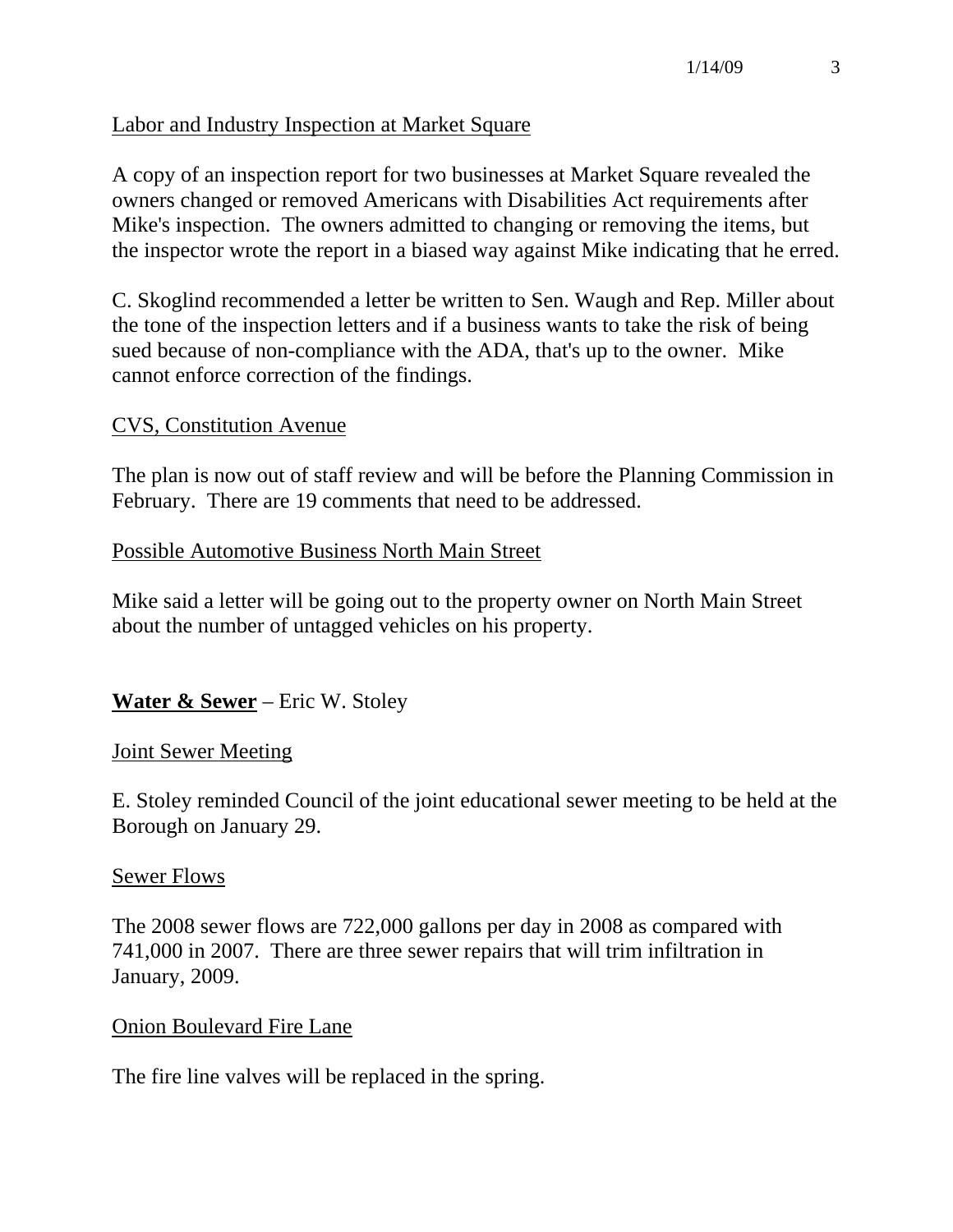# **Public Roads & Lighting** – Christopher M. Skoglind

# Intersection of West Clearview Drive and North Main Street

Eng. Holley attended a York Area Transportation Meeting recently to request assistance from PennDOT. PennDOT does not have funds to do this type of project. The County maintenance crew has a backlog of projects, although PennDOT is willing to provide some assistance, perhaps in the form of blacktop. PennDOT recommends the Borough prepare a drawing and meet with the property owner to see if the proposed widening is satisfactory. A right-of-way agreement would need to be obtained from the property owner and the Borough would get the highway occupancy permit. The Borough would do the work and turn the right-ofway and permit back to PennDOT for it to maintain.

Eng. Holley was asked to prepare a cost estimate for the widening and to prepare a drawing to be shown to the property owner. T. Metz stated he would apply for a grant in the amount of \$7,500.00.

## Street Sweeping

New Freedom Borough is calculating a per-hour price for our street sweeping this year.

# **Public Lands & Buildings and Finance** – Michael W. Ridgely

### Dotzel & Company Merger

Dotzel & Company has merged with S F & Company but retained the same employees.

# **ENGINEER'S REPORT**

# Wearing Course Projects Escalator Clause

There is some confusion at PennDOT as to whether road bids have to contain an escalator clause. Until a decision is made by PennDOT, we will not include the clause.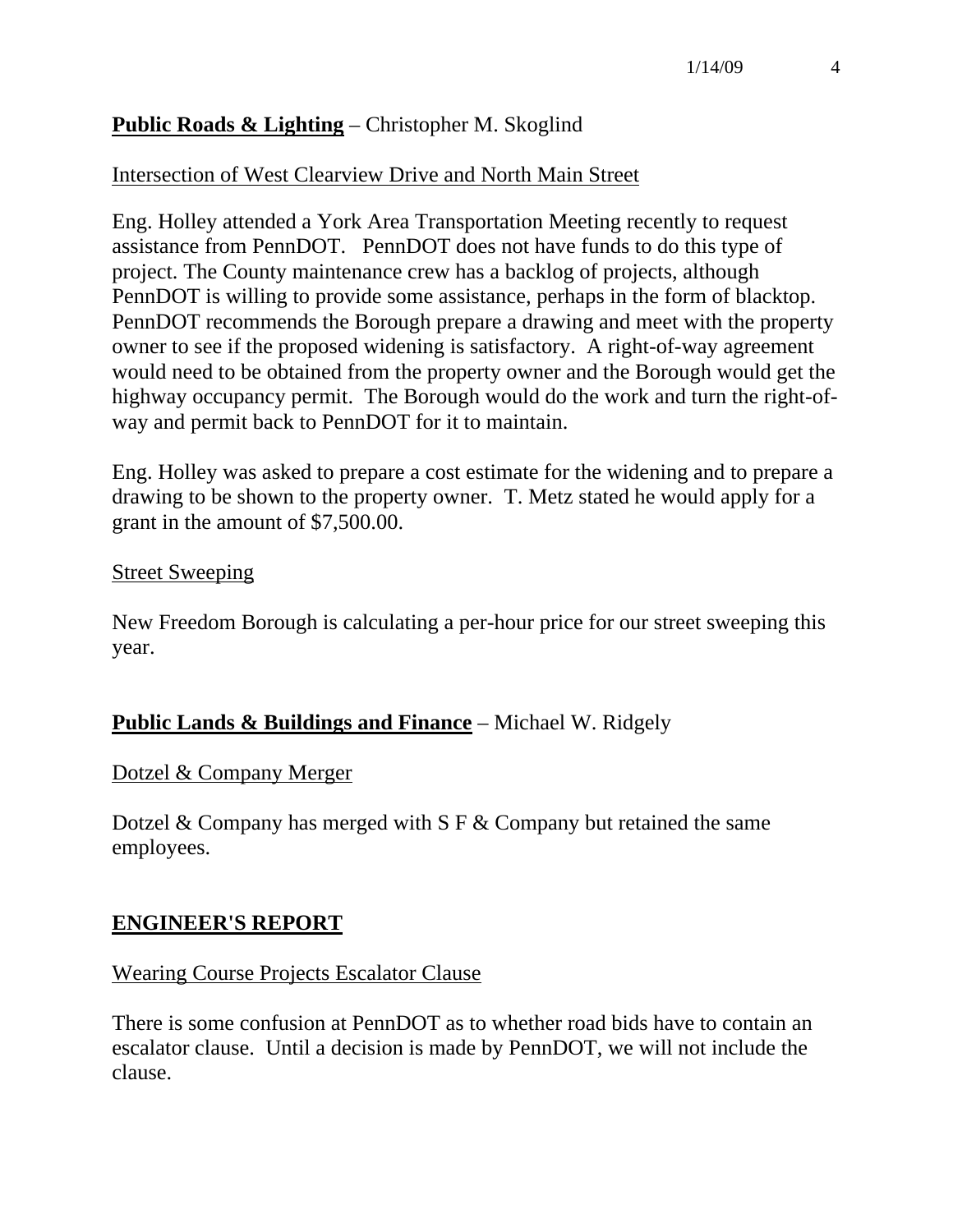# **SOLICITOR'S REPORT**

## Doug Miller and Grim's Glass

The balance due the Borough for attorney's fees has been paid including the \$1,000.00 penalty under the consent agreement.

### Eitzert Farms Letter of Credit

Eitzert Farms' attorney stated the developers did not like the idea of conforming to any ordinance changes so they are still considering the alternate source of security for improvements.

#### Sewage Capacity Issues

Sol. Rehmeyer prepared a memo and supplied other information regarding the past lawsuit for sewer EDUs. This is in preparation for the up-coming joint sewer meeting.

#### Resolution #2009-1 PennDOT Forms

C. Skoglind resolved to adopt Resolution #2009-1 to authorize the signing of an Electronic Access License Agreement to participate in filing required Liquid Fuels reports on line.

E. Stoley seconded. Adoption carried with all in favor.

### **Public Safety, Welfare and Personnel** – Eric W. Stoley

Three Public Works employees are ready for the water exam to acquire licenses.

### **Secretary's Report** – Cindy L. Bosley

#### 2008 Audit

The field work will begin February 2.

### **York Area Tax Bureau** – Thomas D. Metz

A meeting is scheduled for next week.